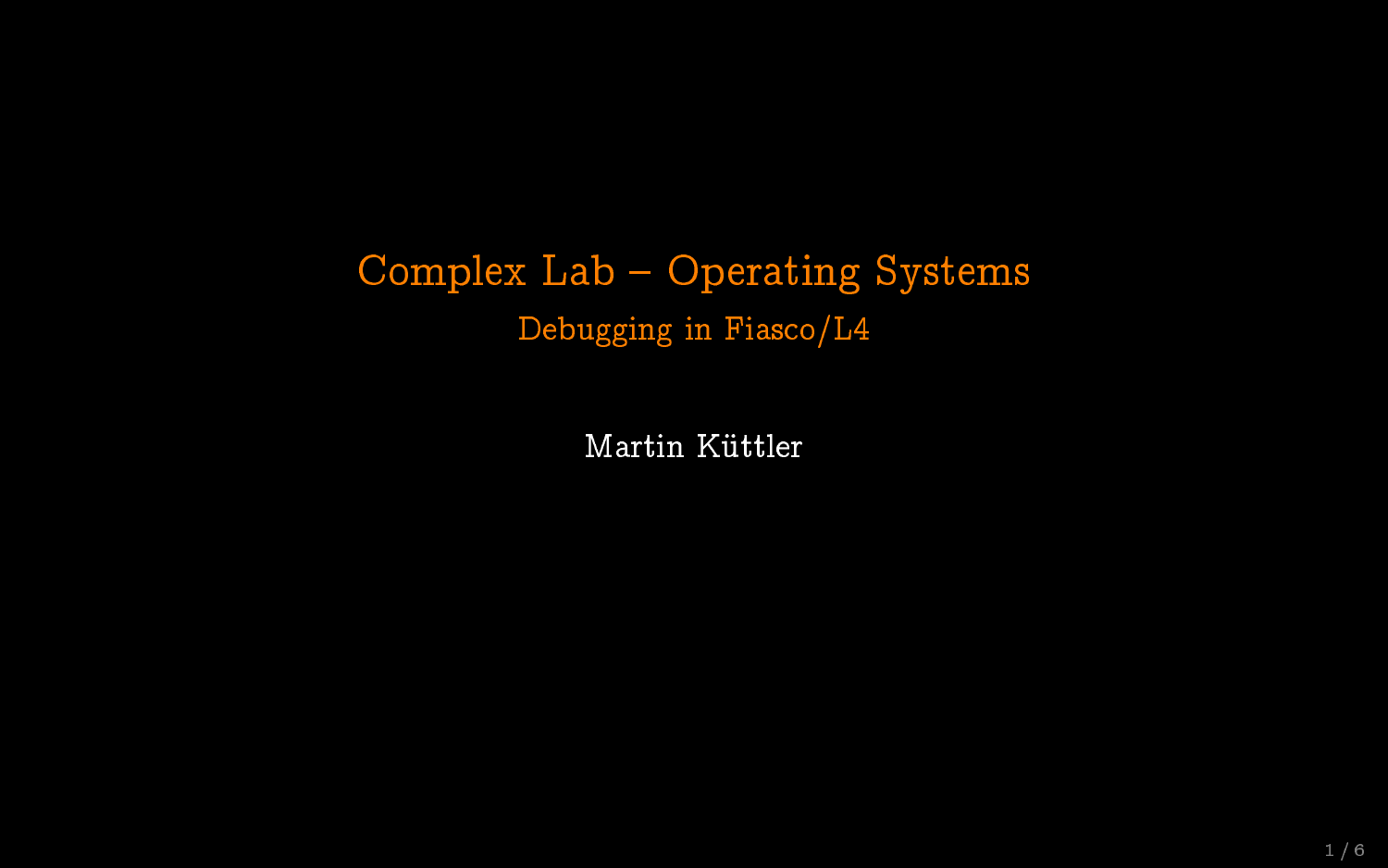### JDB Fiasco Kernel Debugger

- ► Make sure Fiasco is started with –serial esc and Qemu with  $-$ s e r i a l st d i o (both are the default in this repository).
- $\blacktriangleright$  You can enter JDB by
	- $\triangleright$  Pressing escape at any time during the execution
	- $\blacktriangleright$  Including this code:

```
#include <14/sys/kdebug.h>
```

```
// somewhere in your code
enter kdebug (" message" );
```
For that your process needs the JDB capability (jdb  $=$  L4.Env.jdb in Lua).

It is normal for one CPU to run at  $100\%$  in JDB (it polls for input).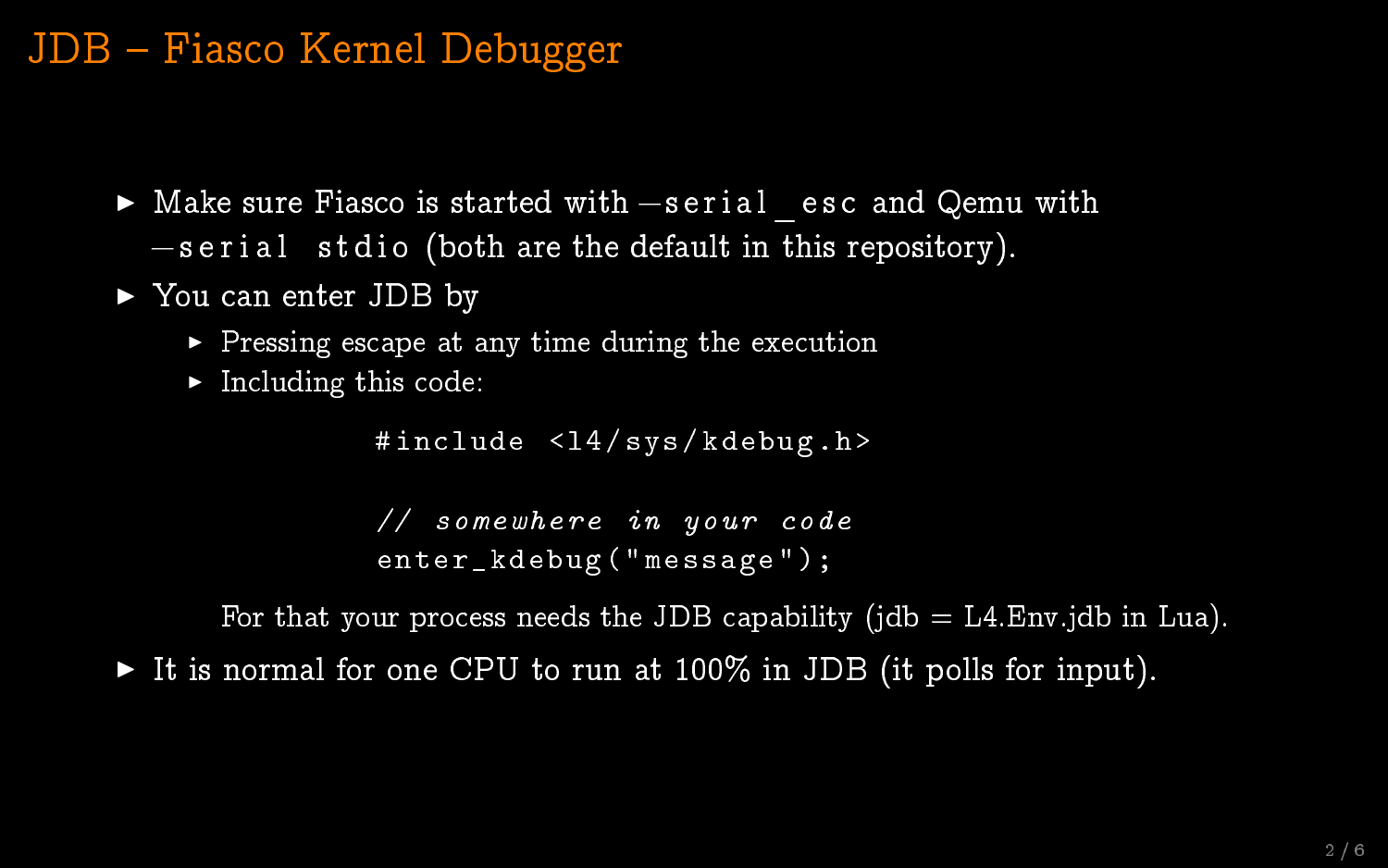#### JDB - commands

- $\blacktriangleright$  Most importantly:  $h$  help
- $\triangleright$  JS resize JDB to match terminal size
- $\triangleright$  Q list kernel objects
	- $\triangleright$  Navigate with cursor keys
	- $\triangleright$  Select an object with enter for more information
	- $\triangleright$  For tasks & threads: S = address space, C = cpu, R = ref count
	- For IPC gates:  $L ==$  label,  $D =$  owning thread
- $\blacktriangleright$  Esc Leave menus like the above
- $\triangleright$  g Continue running.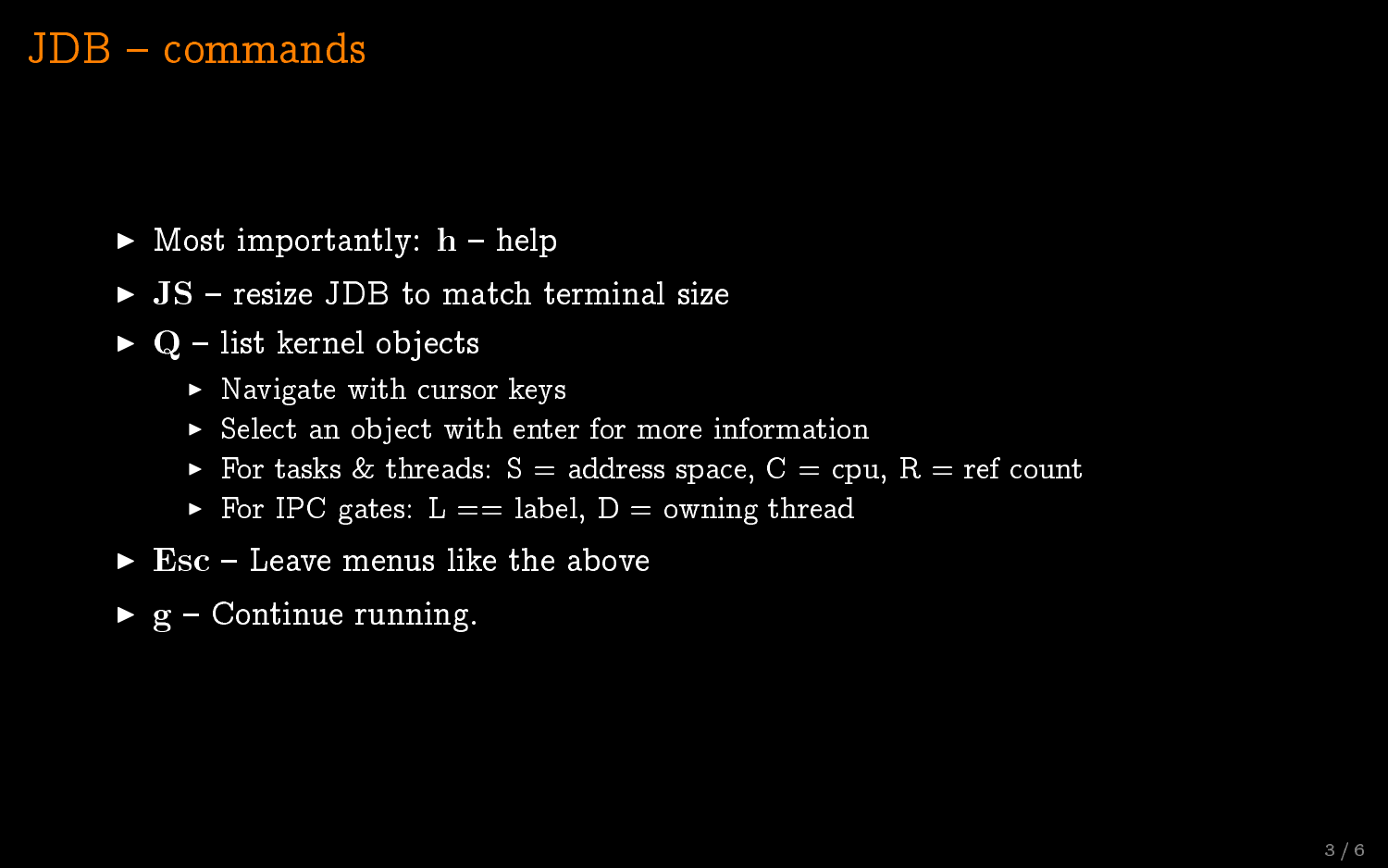### $JDB$  – commands  $(2)$

- $\triangleright$  lp/lr list all/ready threads
- In detailed thread view (after selecting a thread in  $Q$ , lp, lr):  $Space - disassembly$
- $\blacktriangleright$  dt  $lt$  task-id  $gt$   $lt$  address  $gt$  memory dump
	- $\triangleright$  Space switches modes (big endian, little endian, ASCII)
	- $\blacktriangleright$  e allows to edit the memory
	- $\blacktriangleright$  u gives disassembly
- $\triangleright$  X play tetris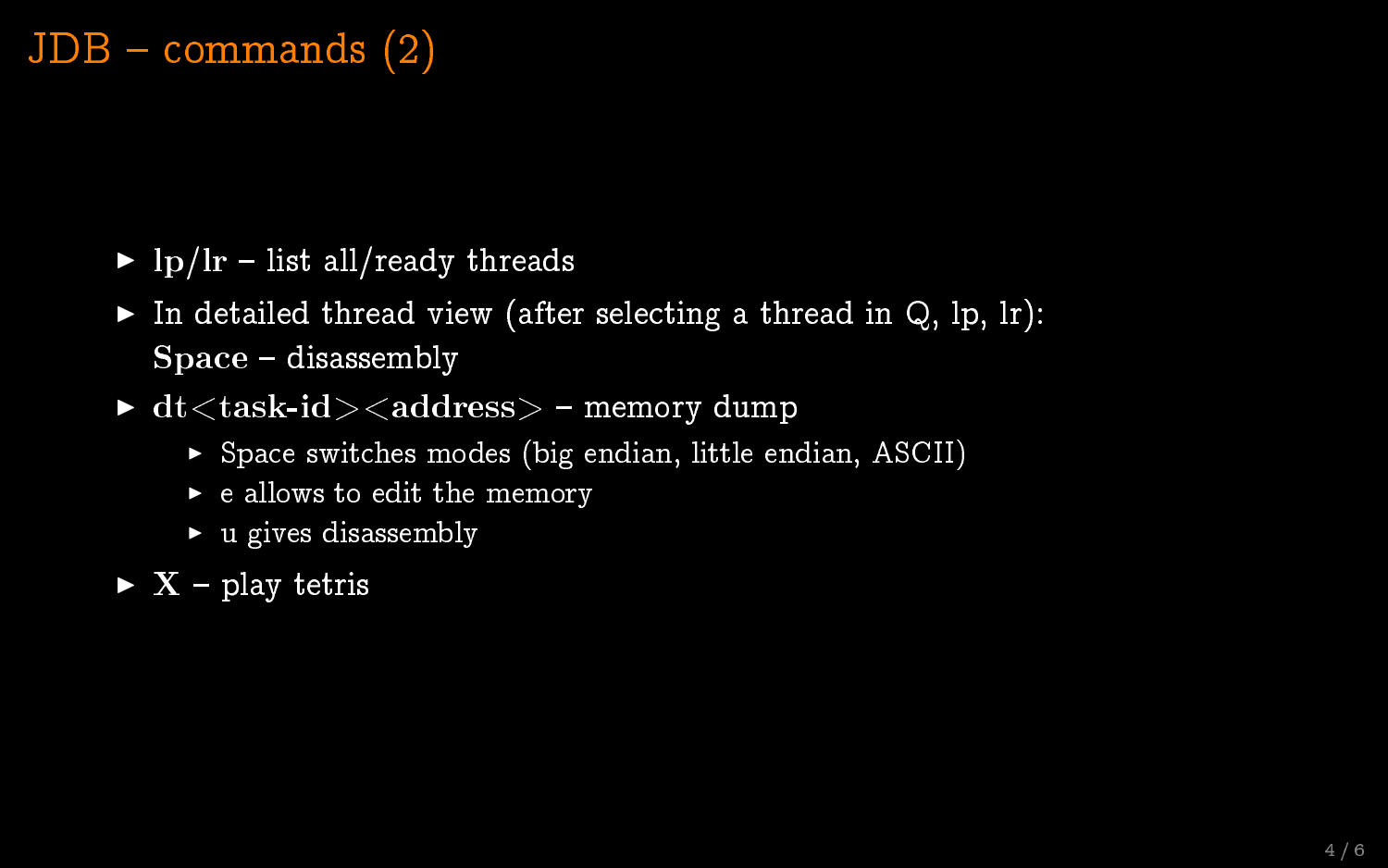# IPC logging

- $\triangleright$  JDB can log all IPCs, i.e. log system calls
- $\blacktriangleright$  I<sup>\*</sup> turn on IPC log
- $\triangleright$  IR+ turn on result log
- $\triangleright$  T view trace buffer (after running your code)
- $\triangleright$  Output format:

```
inc: THR ID TYPE ->[C: CAP DEST] DID=DEST ID \
         L= LABEL [TAG] (MSG1, MSG2) TO= TIMEOUT
     THR ID answ TAG] L = FROM err = ERR . no \
         (ERR . str ) ( MSG1 ,MSG2 )
```
Here MSG1 and MSG2 are the first two words of the message. The answ lines are threads receiving (not necessarily answers).